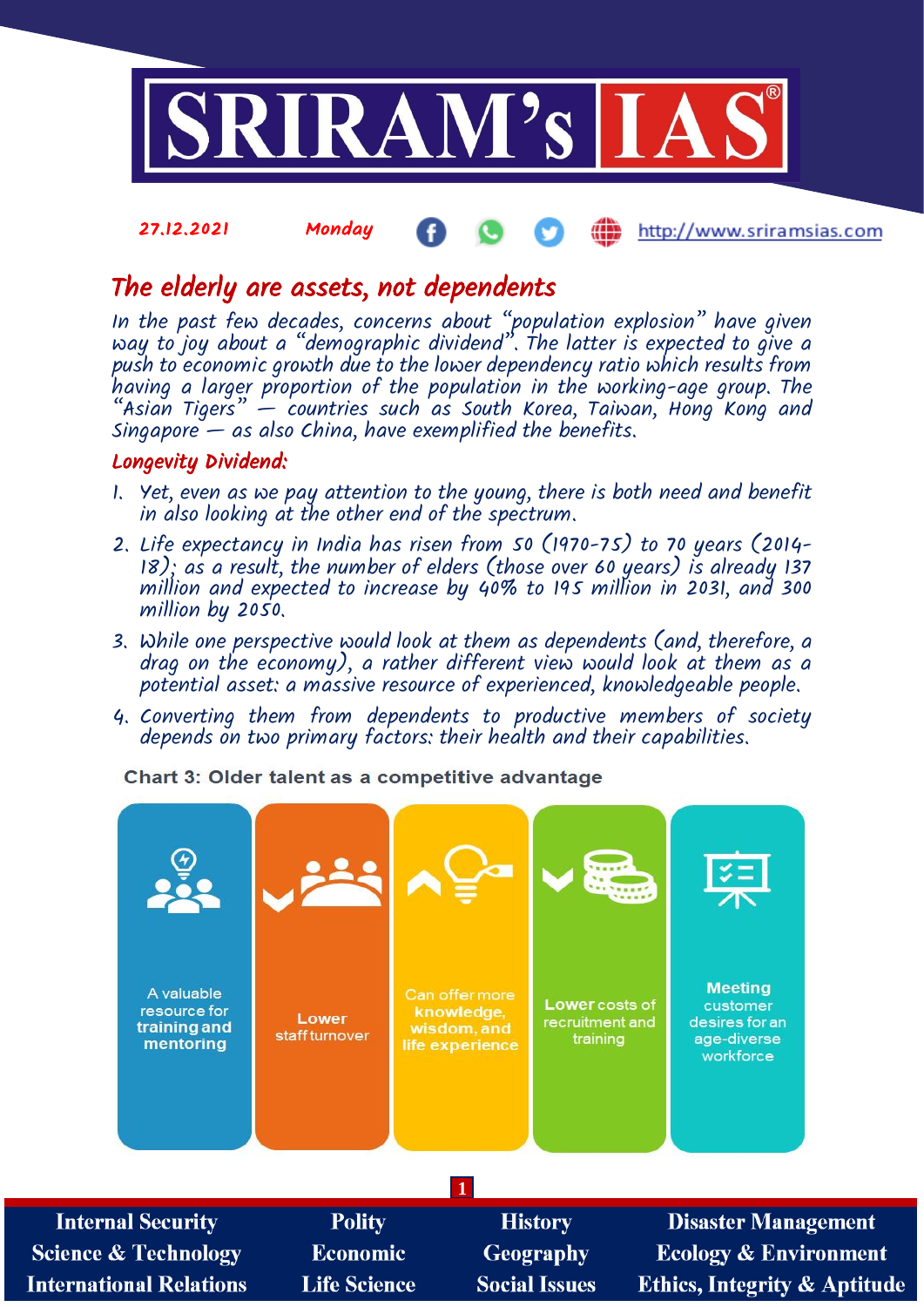

### 27.12.2021 Monday http://www.sriramsias.com

# Changing health-care needs

- 1. Generally, the elderly population needs more medical attention of a diverse range.
- 2. As we move to a demographic where the growth rate of elders far exceeds that of the young, perhaps the biggest challenge that the country would face is to provide a range of quality, affordable, and accessible health and care services to the elderly.
- 3. They require an array of specialised medical services at home including tele or home consultations, physiotherapy and rehabilitation services, mental health counselling and treatment, as well as pharmaceutical and diagnostic services.
- 4. These needs are particularly evident now, with elders being advised to stay indoors as a precaution against the novel coronavirus epidemic.
- 5. Factors such as familial neglect, low education levels, socio-cultural beliefs and stigma, low trust on institutionalised healthcare services and affordability exacerbate the situation for the elders.
- 6. Inequity in health-care access compounds the problems for the elderly, who are already, physically, financially and at times psychologically restricted in understanding, responding to, and seeking medical care for various ailments. Consequently, most of them live their years in neglect.

# Inadequate schemes

- 1. Health care of the elderly has, sadly, been greatly neglected. An overwhelming proportion of the elders are from the lower socio-economic strata (including many who are destitute).
- 2. They are unable to afford the cost of health care and slip into ever poorer health. The vicious cycle of poor health and unaffordable health costs is further accelerated by their inability to earn a livelihood.
- 3. As a result, not only are they economically unproductive but are dependent on support from family or others. This, and poor physical health, adds to their mental and emotional problems.
- 4. The Government does have schemes that cover the elderly and seeks to take care of these issues, but they are completely inadequate.
- 5. Despite Ayushman Bharat, the Government's health insurance scheme for the deprived, and private health insurance, a NITIAayog report indicates that 400 million Indians do not have any financial cover for health expenses.

| <b>Internal Security</b>        | <b>Polity</b>       | <b>History</b>       | <b>Disaster Management</b>              |  |  |
|---------------------------------|---------------------|----------------------|-----------------------------------------|--|--|
| <b>Science &amp; Technology</b> | Economic            | <b>Geography</b>     | <b>Ecology &amp; Environment</b>        |  |  |
| <b>International Relations</b>  | <b>Life Science</b> | <b>Social Issues</b> | <b>Ethics, Integrity &amp; Aptitude</b> |  |  |